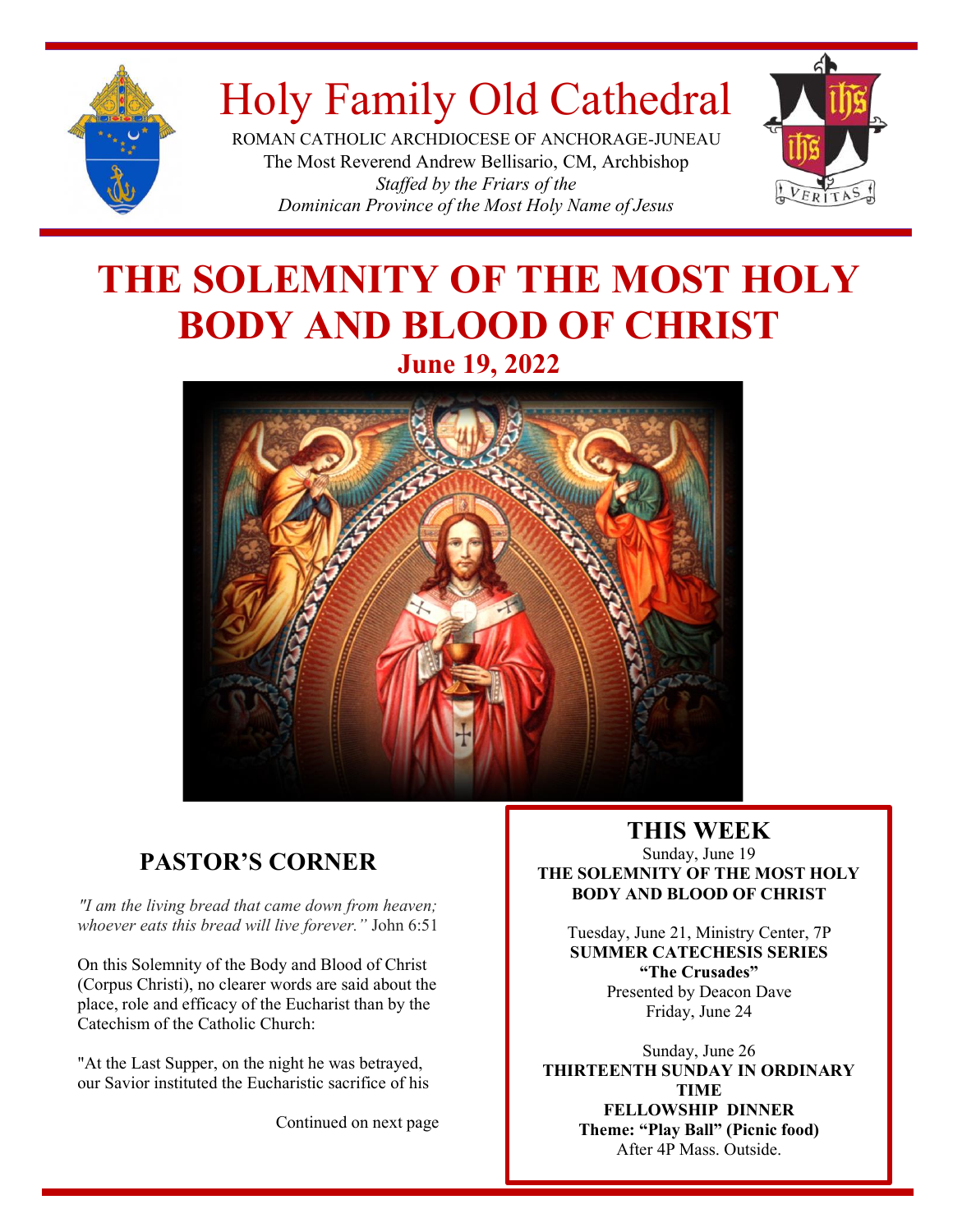#### **PASTOR'S CORNER** Continued from page 1

Body and Blood. This he did in order to perpetuate the sacrifice of the cross throughout the ages until he should come again, and so to entrust to his beloved Spouse, the Church, a memorial of his death and resurrection: **a sacrament of love, a sign of unity, a bond of charity, a Paschal banquet 'in which Christ is consumed, the mind is filled with grace, and a pledge of future glory is given to us.**'" (1322)

The Eucharist is "the source and summit of the Christian life." "The other sacraments, and indeed all ecclesiastical ministries and works of the apostolate, are bound up with the Eucharist and are oriented toward it. **For in the blessed Eucharist is contained the whole spiritual good of the Church, namely Christ himself, our**  Pasch." (1323) "In the most blessed sacrament of the Eucharist "the body and blood, together with the soul and divinity, of our Lord Jesus Christ and, therefore, **the whole Christ is** *truly, really, and substantially* **contained**." (1374)

At Christmas, heaven and earth are reunited in the person of Jesus. His birth reveals the Father's intention to reunite fallen humanity to himself. This reunion comes to us through his Cross and Resurrection. Jesus sustains our communion with him through the sacraments of the Church and most profoundly through his Real Presence in the Eucharist.

How can the mind not be awed? How can the heart not be filled with joy and hope? Before the Eucharist, how can we not ask the Lord: "what can I do to serve you more faithfully?" If there is an appropriate time to spiritually "Leap before you Look", it is before the Eucharist. God cannot be outdone in mercy. God cannot be outdone in fidelity. God cannot be outdone in love. There is nothing to lose when we go before the Eucharist and surrender our will and our life to Him

**Parish News:** Happy Father's Day to all the fathers in our parish! You are in our prayers. May you have a blessed day filled with the light and love of Christ.

I am happy to announce that the soon to be Fr. Matthew Heynen, OP, has been assigned to Holy Family. Br. Matthew will be ordained to the priesthood this week on June 24 with his classmates Br. Josh Gatus, OP, and Br. Joseph Selinger, OP. He will arrive in Anchorage in mid-July. This week the Dominicans will be away attending our province assembly in Oakland, CA. Fr. Timothy Bellamah, OP, of the Eastern Province will be covering the liturgies. Please keep the Dominicans in your prayers as we begin our province assembly.

Fr. Steve Maekawa, OP - Pastor



### **CHURCH INFORMATION**

#### **CONFESSIONS**

M - F 1130A – 12P; Sat. 830A – 9A. Also by appointment. Visit the website to contact individual friars. [www.holyfamilycathedral.org](http://www.holyfamilycathedral.org/) or call 276-3455.

#### **MASS INTENTIONS**

Contact the office at 276-3455 or email [frontdesk@holyfamilycathedral.org](mailto:frontdesk@holyfamilycathedral.org)

**PRAYER REQUESTS.** Call the office at 276-3455.

#### **OPTIONS FOR VULNERABLE PARISHIONERS**

The cry room can be reserved at all Masses for especially vulnerable parishioners – family groups or individuals. Call Deacon Dave at 646-3002.

#### **CHURCH OPEN HOURS**

30 min. before Masses; one hour before weekday noon Mass. **PARISH OFFICE HOURS**

Tuesday – Thursday, 10A - 4P. Closed Mondays and Fridays. And by appointment. Call 276-3455.

**ST. PAUL'S CORNER BOOKS AND GIFTS**

Sundays, 1030A – 230P; Wednesdays, 11A – 2P.

#### **CLERGY**

#### **Parish Dominicans**

| Fr. Steven Maekawa, OP                          | Pastor                  |  |
|-------------------------------------------------|-------------------------|--|
| Fr. Andrew Opsahl, OP                           | Parochial Vicar         |  |
| Br. Benedict Mary Bartsch, OP Residency Brother |                         |  |
| <b>Deacons</b>                                  |                         |  |
| Deacon David E. Van Tuyl                        | <b>Permanent Deacon</b> |  |
|                                                 |                         |  |

**PAID AND UNPAID STAFF** Contact at 276-3455

| Mary Beth Bragiel (P)    | <b>Operations Consultant</b> |
|--------------------------|------------------------------|
| Letha Flint              | Administration/Music         |
| <b>Bernardette Frost</b> | Manager, St. Paul's Co       |
| Darlene Perkins (P)      | Bookkeeper                   |

Bernardette Frost Manager, St. Paul's Corner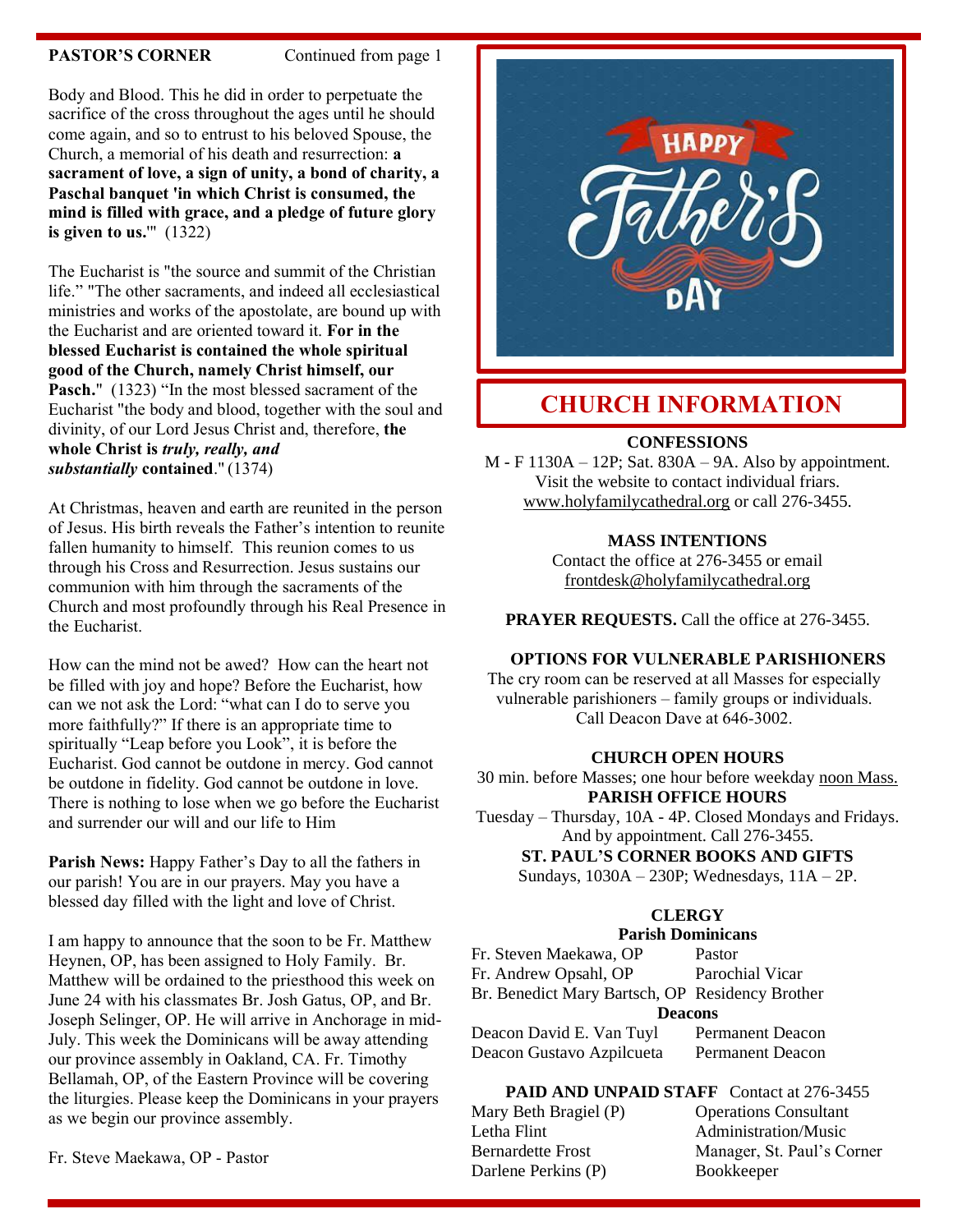### **STEWARDSHIP OF TIME Prayer and Study**

### **EUCHARISTIC ADORATION**

Wednesdays. 7P – 8P Fridays. 830A – 12P First Fridays. 830A – 8P



"The Eucharist, Gift of God for the Life of the World"

"O Sacrament Most Holy, O Sacrament Divine!

All praise and all thanksgiving be every moment Thine!"

**ADORERS NEEDED.** Contact Katie Reed at 348-7300.

### **LITURGICAL SCHEDULE / MASS READINGS**

**June 19: The Solemnity of the Most Holy Body and Blood of Christ.** Genesis 14:18-20; Psalm 110:1-4; 1 Corinthians 11:23-26; Luke 9:11b-17. **June 20 – Monday of the 12th Week in Ordinary Time.**  2 Kings 17:5-8, 13-15, 18; Psalm 60:3-5, 12-13; Matthew 7:1-5 **June 21 – Memorial of Saint Aloysius Gonzaga.**  2 Kings 19:9b-11, 14-21, 31-36; Psalm 48:2-4, 10-11; Matthew 7:6, 12-14. **June 22 – Wednesday of the 12th Week in Ordinary Time.** 2 Kings 22:8-13, 23:1-3; Psalm 119:33-37, 40; Matthew 7:15-20. **June 23 – Solemnity of the Nativity of Saint John the Baptist.** Jeremiah 1:4-10; Psalm 71:1-6, 15, 17; 1 Peter 1:8-12; Luke 1:5-17. **June 24 – Solemnity of the Most Sacred Heart of Jesus.** Ezekiel 34:1-16; Psalm 23:1-6; Romans 5:5b-11;

Luke 15:3-7. **June 25 – Memorial of the Immaculate Heart of the Blessed Virgin Mary.** Lamentations 2:2, 10-14, 18-19; Psalm 74:1b-7, 20-21; Luke 2:41-51

**June 26: Thirteenth Sunday in Ordinary Time.** 1 Kings 19:16b, 19-21; Psalm 16:1-2, 5, 7-11; Galatians 5:1, 13-18; Luke 9:51-62.

Luke 9:51-62.



### **MASS INTENTIONS**

| June 18         | 9A   | <b>Cook and Jones Families, L&amp;D</b>           |
|-----------------|------|---------------------------------------------------|
|                 |      | Saturday 530P + Sandy Lopinsky                    |
| June 19         |      | 730A +Lyle Morehouse                              |
| <b>Sunday</b>   |      | 930A Verna Morehouse Family                       |
|                 |      | 12P Fathers' Day Novena 1                         |
|                 |      | 2P People of Holy Family                          |
|                 | 4P   | <b>Reitzig Family</b>                             |
|                 | 6P   | Jojean Blodgett and family                        |
| <b>June 20</b>  | 8A   | <b>Fathers' Day Novena 2</b>                      |
| <u>Monday</u>   |      | 12P Laurie Boelter                                |
| June 21         |      | 8A For the Homeless, Living and Deceased          |
|                 |      | <b>Tuesday</b> 12P Fathers' Day Novena 3          |
| June 22         | 8A   | <b>Holy Souls in Purgatory</b>                    |
|                 |      | <b>Wednesday 12P The Glascock Family, L&amp;D</b> |
|                 |      | 4P Fathers' Day Novena 4                          |
| <b>June 23</b>  | 8A   | <b>Fathers' Day Novena 5</b>                      |
| <u>Thursday</u> |      | <b>12P</b> Laurie Boelter                         |
| June 24         |      | 8A + Carole Frost                                 |
| Friday          |      | 12P Fathers' Day Novena 6                         |
| <b>June 25</b>  | 9A   | <b>Fathers' Day Novena 7</b>                      |
| <u>Saturday</u> |      | 530P + Nan Murray                                 |
| June 26         | 730A |                                                   |
| Sunday          |      | 930A +Leandro and +Emelia Quimel                  |
|                 | 12P  |                                                   |
|                 | 2Р   |                                                   |
|                 | 4P   | <b>People of Holy Family</b>                      |
|                 |      | 6P Fathers' Day Novena 8                          |

*To request a Mass for a specific intention, please contact the Office at 276-3455*

#### **MASS SCHEDULE**

Mondays – Fridays 8A, Noon Wednesdays 4P Dominican Rite

Sundays 730A, 930A, Noon, 2P Spanish, 4P Dominican Rite, 6P

Saturdays 9A, 530P Vigil

#### **CONFESSIONS**

Mondays – Fridays, 1130A; Saturdays, 830A

#### **Holy Family Old Cathedral**

811 W 6th Avenue, Anchorage, AK 99501 (907) 276-3455 [frontdesk@holyfamlycathedral.org;](mailto:frontdesk@holyfamlycathedral.org) [www.holyfamilycathedral.org](http://www.holyfamilycathedral.org/)